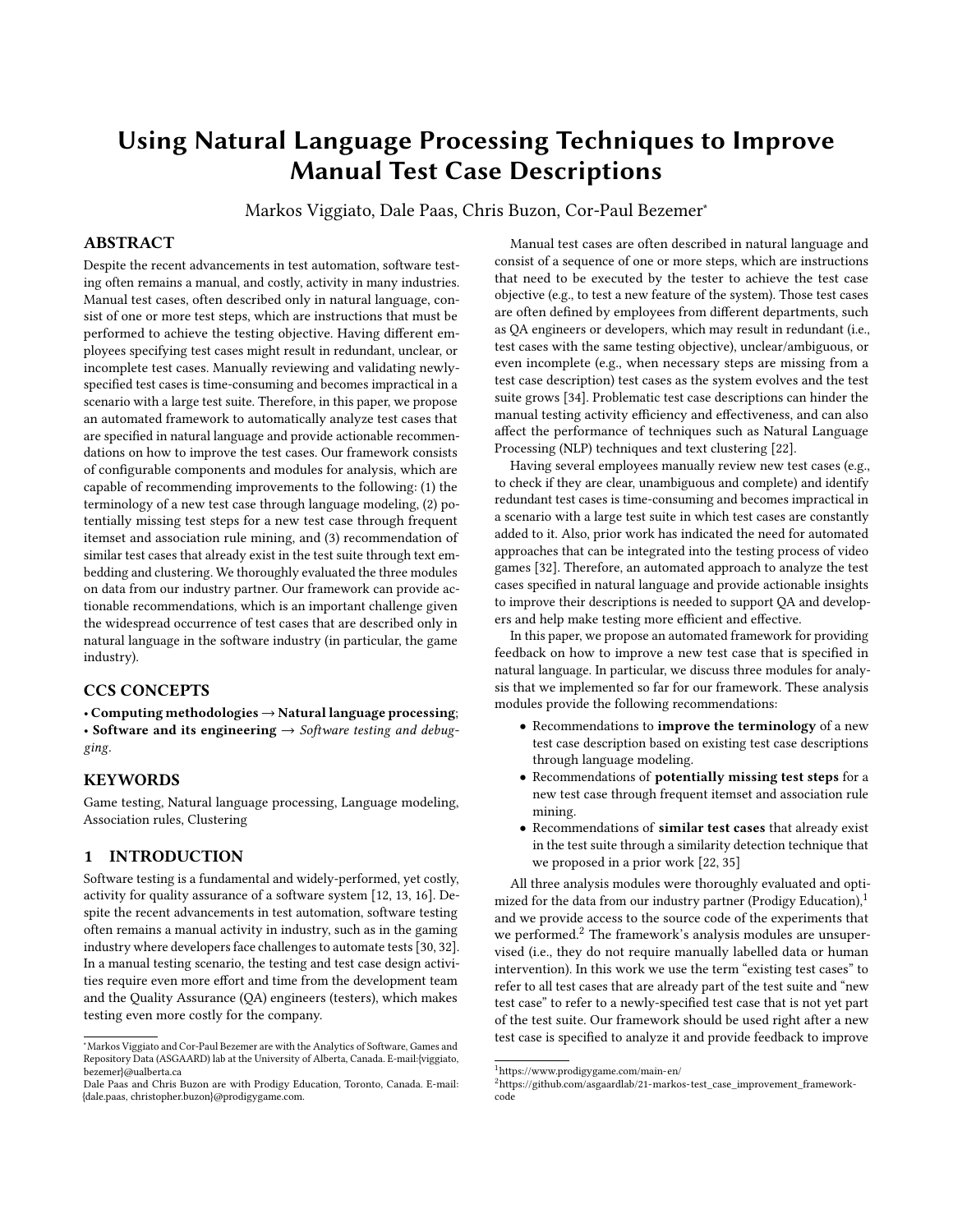<span id="page-1-1"></span>

Figure 1: Our automated framework for analysis and feedback of test cases in natural language.

the test case description. Then, the improved test case can be added to the test suite and manually executed.

The goal of our framework is to help QA engineers and developers to reduce the time and effort needed for manual testing by improving the overall quality of test cases that are described in natural language. The framework also supports the creation and maintenance of a high-quality, more consistent and more standardized test suite. In particular, our framework can be useful and benefit new employees who do not yet have much knowledge about the existing test suite. Furthermore, a more consistent test suite can reduce the challenges when automating tests in the future [\[22\]](#page-9-6) as the overall quality and consistency of the test suite will be higher.

The remainder of the paper is structured as follows. In Section [2,](#page-1-0) we explain our framework. In Sections [3,](#page-2-0) [4,](#page-6-0) and [5,](#page-7-0) we detail the approaches that were used to implement the framework's analysis modules, with the performed experiments and the results. We then present related work and threats to validity in Sections [6](#page-8-0) and [7.](#page-8-1) Finally, we conclude the paper in Section [8.](#page-8-2)

# <span id="page-1-0"></span>2 OUR AUTOMATED FRAMEWORK FOR ANALYSIS AND FEEDBACK

Our automated framework provides feedback to improve the description of the test cases designed to test the *Prodigy Math game*, which is a proprietary, online, web-based educational math game with more than 100 million users around the world. The game has a curriculum-aligned educational content and features over 50,000 math questions spanning Grade 1-8. It is an RPG-style game, which means that players play the role of a character (a wizard) in the Prodigy world and can go to the several different world zones available in the game. As the players answer math questions, their wizards can evolve, learn new spells, and acquire new equipment and in-game items. While the game is available to every student, there is an optional membership subscription, that allows members to have an increased level of character customization, level up faster, among other benefits not available to non-members. The membership is not required to access the in-game curriculum-aligned content.

Our framework consists of three main components, which correspond to the steps that are performed: data preparation, analysis, and report generation. The framework's analysis component consists of individual configurable modules. Each module implements

an approach that provides a different capability regarding automated analysis and feedback for test cases that are described in natural language. New modules with new capabilities can be easily added to the framework. Figure [1](#page-1-1) presents an overview of our automated framework, which currently consists of the following components and modules:

- Data preparation component
- Analysis component, which currently contains modules for the following: (1) terminology improvement, and analyzing (2) missing test steps and (3) similar test cases.
- Report generation component

The three implemented modules within the analysis component were driven based on our experience at Prodigy and reports from experienced QA engineers and developers that indicated the need to support these types of test case improvements. Furthermore, prior work highlighted the need for more consistent and standard test case descriptions in a manual testing scenario and automated approaches to better support the testing process of games [\[22,](#page-9-6) [32\]](#page-9-4).

Our framework first reads and pre-processes the data from existing and new test cases (data preparation component). Then, the pre-processed data is fed into one or more modules (analysis component) and the framework generates a report with the modules' outputs (report generation component). Each analysis module takes the data through a training and an inference phase. In the training phase, users can train new models using the pre-processed existing test cases. In the inference phase, users can use the trained models to analyze a new test case. The modules are independent from each other and can be enabled or disabled depending on the desired analysis that the users wish to perform. Next, we demonstrate each framework's component using the test case examples in Table [1.](#page-2-1)

## 2.1 Data preparation component

This component loads and pre-processes the data. The input to our approach consists of unprocessed test cases that are written in natural language: there is no source code available for these test cases. Each test case contains one or more test steps, which each give an instruction that must be manually performed by a human tester. Table [1](#page-2-1) presents examples of two test cases TC1 and TC2 from the Prodigy game. TC1 is already in the test suite and TC2 is about to be added to it (and hence is not used to train the models in the analysis modules). Each test case has a name, an objective, and one or more test steps.

We applied several pre-processing steps to each test case's name, objective and test step(s). We used tokenization to transform the sentences into lists of words. We then removed stop words (e.g., "of" and "the") as they do not add meaning to the text. Finally, we converted all words to their root form (lemmatization), such as "playing" to "play", to have more consistent terminology. The data preparation component can be adapted if users wish to apply other pre-processing steps for an analysis module.

#### 2.2 Analysis component

2.2.1 Module: terminology improvement analysis. This module uses the pre-processed test cases to train models to analyze the terminology of test cases. The models are then used to recommend improvements by identifying words in the description that could be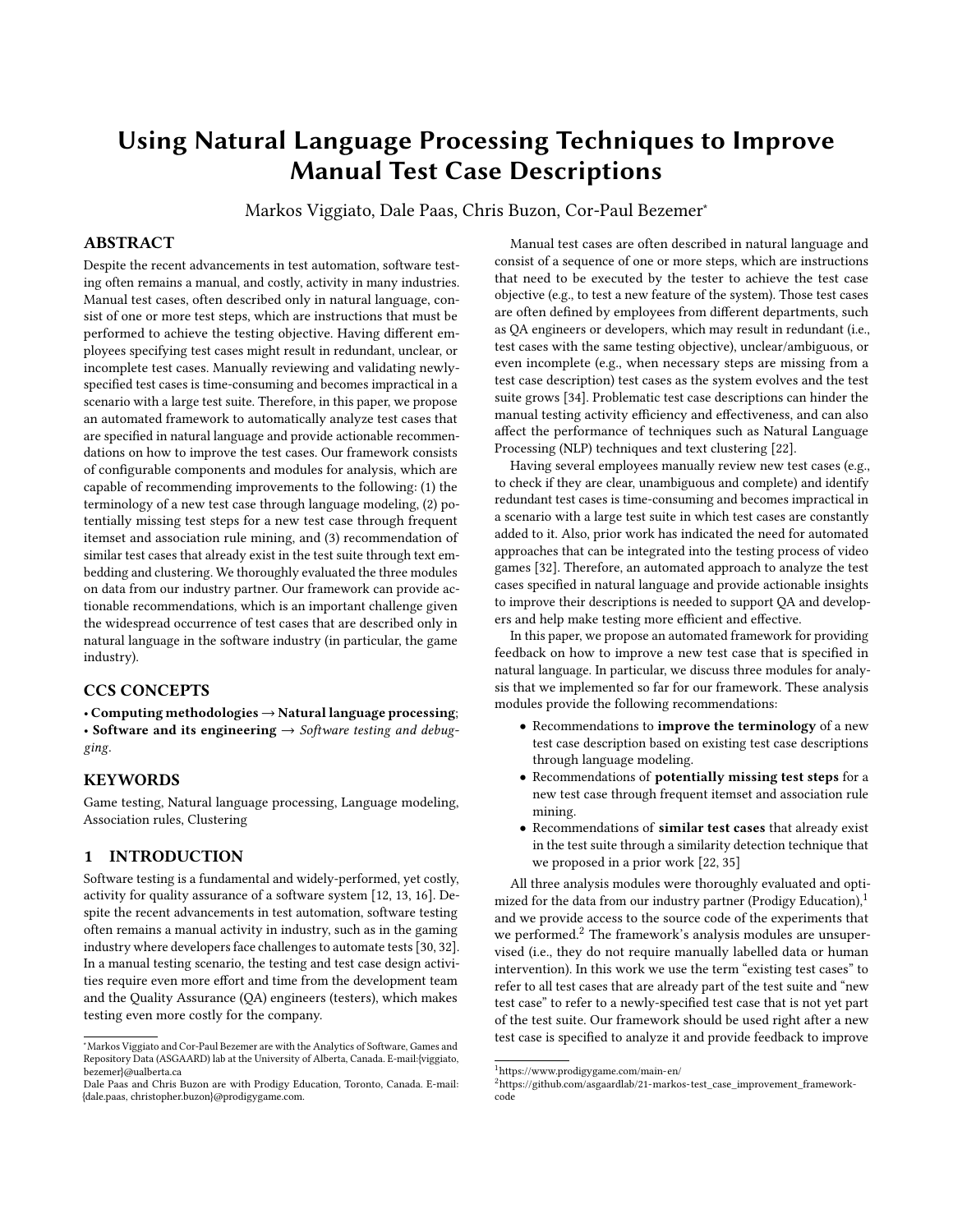<span id="page-2-1"></span>Using Natural Language Processing Techniques to Improve Manual Test Case Descriptions ICSE-SEIP 2022, May 21-29, Pittsburgh, USA

| Test case name               | Test case objective                                                 | Test step identifier | Test step                                          |  |
|------------------------------|---------------------------------------------------------------------|----------------------|----------------------------------------------------|--|
| Membership purchase<br>(TC1) | Verify the membership<br>flow through the HUD<br>(Heads Up Display) | TS <sub>1</sub>      | Log into the game with a non-member account        |  |
|                              |                                                                     | TS2                  | Go to the membership page                          |  |
|                              |                                                                     | TS3                  | Click on the member icon in the HUD                |  |
|                              |                                                                     | TS4                  | Click on "Continue to buy a membership"            |  |
|                              |                                                                     | TS5                  | Go through the membership flow and become a member |  |
|                              |                                                                     | TS6                  | Verify that the user is a member                   |  |
| Membership flow<br>(TC2)     | User successfully<br>purchases membership                           | TS7                  | Log into the game with a child account             |  |
|                              |                                                                     | TS8                  | Go through the membership flow and become a member |  |
|                              |                                                                     | TS9                  | Verify that the user is a member                   |  |

Table 1: Examples of test case descriptions from the Prodigy game.

replaced by more likely alternatives, based on their usage in existing test cases. For our example test case (TC2) in Table [1,](#page-2-1) the top-3 recommendations of this module are to change the word child to member, non-member, or student in test step TS7:



Using the original word child makes the test step unclear (as we are not sure which type of child account should be used as there are different ones) and would require further clarification with other QA engineers or developers. For example, replacing child with nonmember, would be more appropriate as the tester would be aware that an account of the non-member type must be used to verify if a non-member can purchase the membership.

2.2.2 Module: missing test step analysis. This module analyzes how test steps of the existing test cases appear together to assess a new test case's completeness. The module builds a model that recommends potentially missing test steps for the new test case based on test steps that frequently appear together across the existing test cases. For test case TC2, this module recommends to add the test step TS2 ("Go to the membership page"):



TS2 ("Go to the membership page") appears in the test case TC1 but is missing from the new test case. Adding TS2 to TC2 can help the tester to execute the test more efficiently as a clearer direction is given (instructing the tester to go to the membership page).

2.2.3 Module: test case similarity analysis. This module trains a model with the pre-processed descriptions of existing test cases to identify and retrieve test cases that have a testing objective or test steps which are similar to the ones of a new test case. For test case TC2, this module retrieves TC1 as a similar test case. TC1 has a similar testing objective as TC2 (which is to go through the membership flow and assure that a user can purchase the membership) and similar, but more detailed test steps, which can be help to improve

the new test case. Identifying similar test cases that are already in the test suite also helps avoid adding redundant test cases.

## 2.3 Report generation component

The purpose of this component is to aggregate the outputs of each used analysis module and present the results in a single report to QA engineers and developers.

## 2.4 Using the framework in practice

All the functionalities of our framework are provided through a web API, which can be used, for instance, to build other applications that rely on our framework. We are currently working to integrate our framework with Prodigy's data warehouse and cloud infrastructure through a web application that can be easily used by Prodigy's QA engineers and developers. The application allows users to perform the automated analysis and visualize the generated report with the results in a usable way. Users can also choose which module they want to execute and provide additional configurations to the techniques used for the analysis (e.g., if our recommendations of similar test cases are too broad, users can increase the similarity threshold and less recommendations will be provided). Furthermore, the web application allows users to automatically apply the recommended changes to the new test case, making the use of our framework more efficient. We discuss the experiments to train and evaluate the models for each module in Sections [3,](#page-2-0) [4,](#page-6-0) and [5.](#page-7-0)

## 2.5 A description of our dataset

To build the models and perform the experiments for each module that we previously discussed, we collected all the 3,323 test case descriptions written in natural language from the Prodigy test suite. The test cases under study were manually designed to test the Prodigy Math game. In total, the test cases in our data set contain 15,644 steps, with an average of 4.82 test steps per test case and a vocabulary size of 2,701 unique words across all the test cases.

# <span id="page-2-0"></span>3 THE TERMINOLOGY IMPROVEMENT ANALYSIS MODULE

Our approach for recommending terminology improvements consists of using statistical and neural language models to analyze the description of a test case and identify words that should be replaced by more likely words. We train unidirectional and bidirectional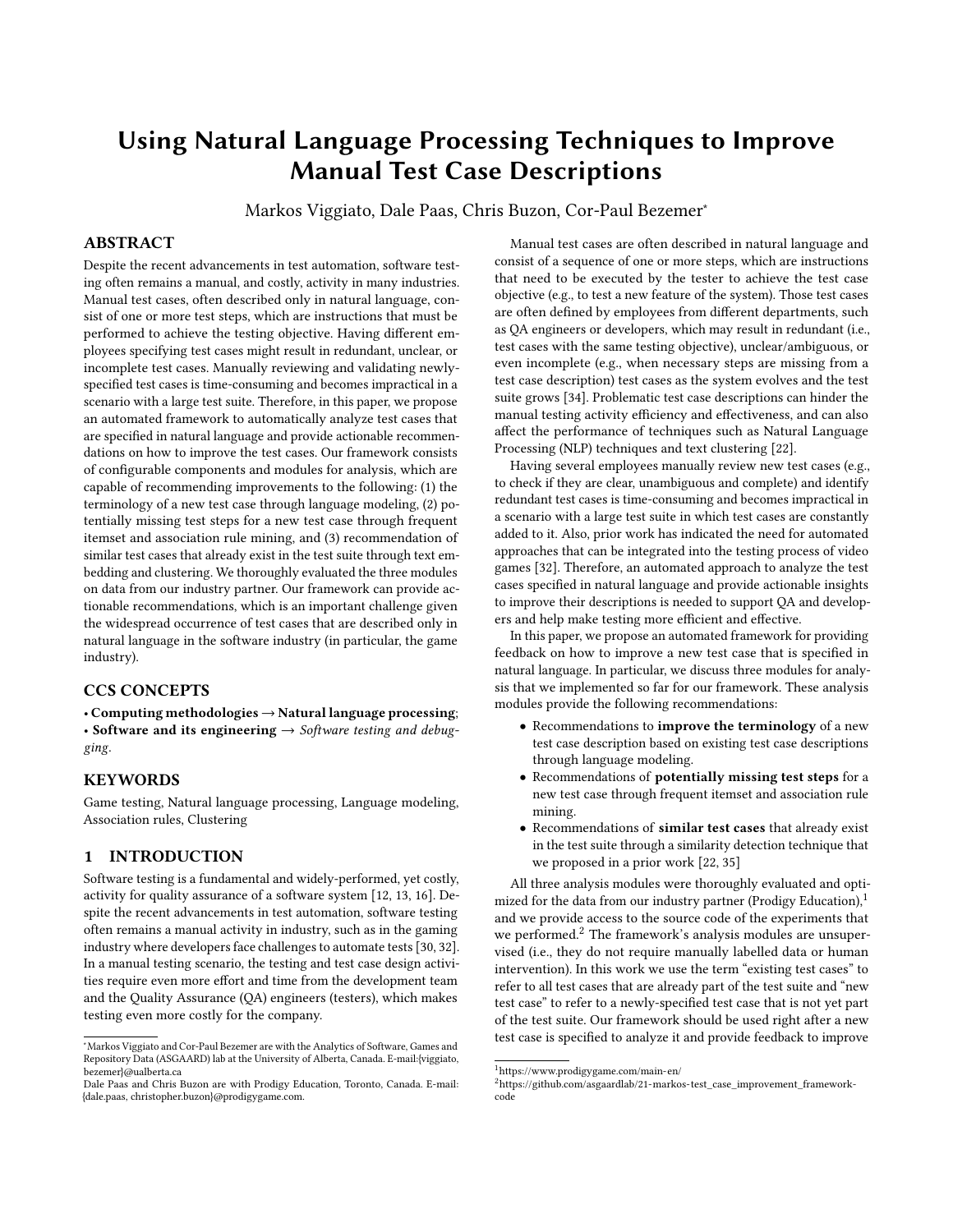n-grams, BERT-based models, and a combination of both types. We then use the characteristics of the sentences in the test case description to choose the most suitable model to identify words in the description that can be replaced by more likely words. Figure [2](#page-4-0) presents an overview of our approach to recommend terminology improvements to test cases, which consists of a training phase, evaluation of the models, and inference phase as we explain below.

## 3.1 Training phase

The test case descriptions in our dataset have sentences with very different lengths, ranging from 3 words to more than 30 words. Furthermore, even though many test cases have a similar terminology, as new features are included in the game, new test cases with a terminology that is different from the existing ones are added to the test suite. Based on the characteristics of our data, we chose two different types of language models to be evaluated: statistical models (n-grams) and neural models (BERT-based models).

Statistical models such as the n-gram capture regularities in the corpus used to build the model and perform well with highly predictable corpora that have repetitive patterns [\[18\]](#page-9-8), which often appear in our data. N-gram is a popular generative statistical language model that estimates the probabilities based on the frequency with which words appears in the training corpus (a.k.a. the *maxi*mum likelihood estimate) [\[7,](#page-9-9) [18,](#page-9-8) [19\]](#page-9-10). For any sequence s of words:  $w_1w_2w_3w_4\cdots w_n$ , a common way of estimating the probability of a word is to use a fixed-size window of (n-1) context words. For example, using a bigram, the probability of  $w_i$  depends only on  $w_{i-1}$  and uses the number of times  $w_{i-1}w_i$  appeared in the training corpus relative to the number of times that  $w_{i-1}$  appeared:

$$
p(w_i|w_1 \cdots w_{i-1}) = p(w_i|w_{i-1}) = \frac{count(w_{i-1}w_i)}{count(w_{i-1})}
$$

N-gram models have been traditionally used for the next word prediction task, in which only the leftward context words are used to predict the next word (unidirectional n-gram) [\[19,](#page-9-10) [23\]](#page-9-11). However, in our work, we also experiment with n-gram models to perform the fill-in-the-blank task as both leftward and rightward context words are available (bidirectional n-gram) [\[9\]](#page-9-12).

Neural models present several benefits over n-grams. For example, neural models can handle longer dependencies in a sentence, which can be an advantage for the longer sentences in our data. Also, neural models generalize better than statistical models [\[4,](#page-9-13) [28\]](#page-9-14), which can be advantageous for cases with an unseen context (e.g., when a new test case with new terminology is added to the test suite). In particular, transformer-based neural language models have shown a higher performance than other types of neural models (e.g., RNN/LSTM) [\[21\]](#page-9-15) and have achieved the state-of-the-art performance in many NLP tasks [\[23,](#page-9-11) [31\]](#page-9-16). In our work, we use transformer-based neural language models because they outperform other neural architectures and there are several large pretrained models available [\[39\]](#page-9-17).

3.1.1 Training n-gram language models. We trained unidirectional and bidirectional unigram, bigram, trigram, 4-gram, and 5-gram models. For n-grams with an order above 1 (bigram, trigram, and so on), a word might appear in a context in the test set that has not appeared in the training set. To avoid having a zero probability prediction and to have a usable prediction, we adopt a simple and effective smoothing technique called stupid backoff [\[6,](#page-9-18) [18,](#page-9-8) [19\]](#page-9-10). In this case, if the model has not seen a certain 5-gram, for example, it can back off from the 5-gram and use the probabilities of the 4-gram, and so on. To handle the cases in which an unknown (out-of-vocabulary) word appears in the test set, we introduce a new token <unk> in our vocabulary, which replaces rare words (a random sample of words that occur only once in our corpus). We then estimate the probabilities for the <unk> token from its counts just like another regular word [\[8,](#page-9-19) [19\]](#page-9-10). Also, an n-gram model automatically backs off to a lower-order if the length of the context word sequence is smaller than  $n$ . For example, when using a unidirectional 4-gram and analyzing the third word of a sentence, there are only two words on the left, so the model uses a trigram (two context words plus the target word). Finally, for the bidirectional n-gram, we estimate the probability of a word  $w_i$  by averaging the probability using the leftward words and the probability using the rightward words, as shown below for a bigram:

$$
p(w_i|w_{i-1}w_{i+1}) = \frac{p_{\text{left}}(w_i|w_{i-1}) + p_{\text{right}}(w_i|w_{i+1})}{2}
$$

3.1.2 Training BERT-based language models. To train our BERTbased language model, we used the BertForMaskedLM class from Huggingface [\[39\]](#page-9-17) with a pre-trained model. To tokenize the data and format it as required by BERT, we used BERT's own tokenizer provided by Huggingface. Finally, similarly to what was originally performed to train BERT from scratch [\[10\]](#page-9-20), we fine-tuned the pretrained BERT-based models with the masked language modeling objective by randomly masking 15% of the words in the training data. We evaluated three pre-trained models: BERT base uncased (trained on lower-cased English text), DistilBERT base uncased (a light transformer model based on BERT base uncased), and BERT large uncased whole word masking (which was trained using whole word masking). For each of the three pre-trained models, we also evaluated their fine-tuned versions. For simplicity, we will use these names to refer to the used BERT models: BERT for BERT base uncased, DistilBERT for DistilBERT base uncased, and BERT whole word for BERT large uncased whole word masking.

### 3.2 Evaluation

3.2.1 Evaluation setup. To train and evaluate the language models, we used all the data that we collected (test case name, objective and steps). We shuffled the data and split it into training (80%) and testing (20%) sets. For this approach, a preliminary analysis showed that keeping the stop words and words in their original format (i.e., not performing lemmatization) increases the language models' performance as more context information is available. We used the intrinsic evaluation metric called perplexity [\[8,](#page-9-19) [18,](#page-9-8) [19\]](#page-9-10). A good language model can capture the patterns and regularities of the training corpus and should be able to predict the words in a new sequence W that comes from the same population as the training one with a high probability. That is, the model should not be "perplexed" by that new sequence. Perplexity (PP) can be defined as follows:

$$
PP(W) = \sum_{i=1}^{N} \underbrace{\bigotimes_{i=1}^{N} \frac{1}{P(w_i \mid w_1 \dots w_{i-1})}}_{(1)}
$$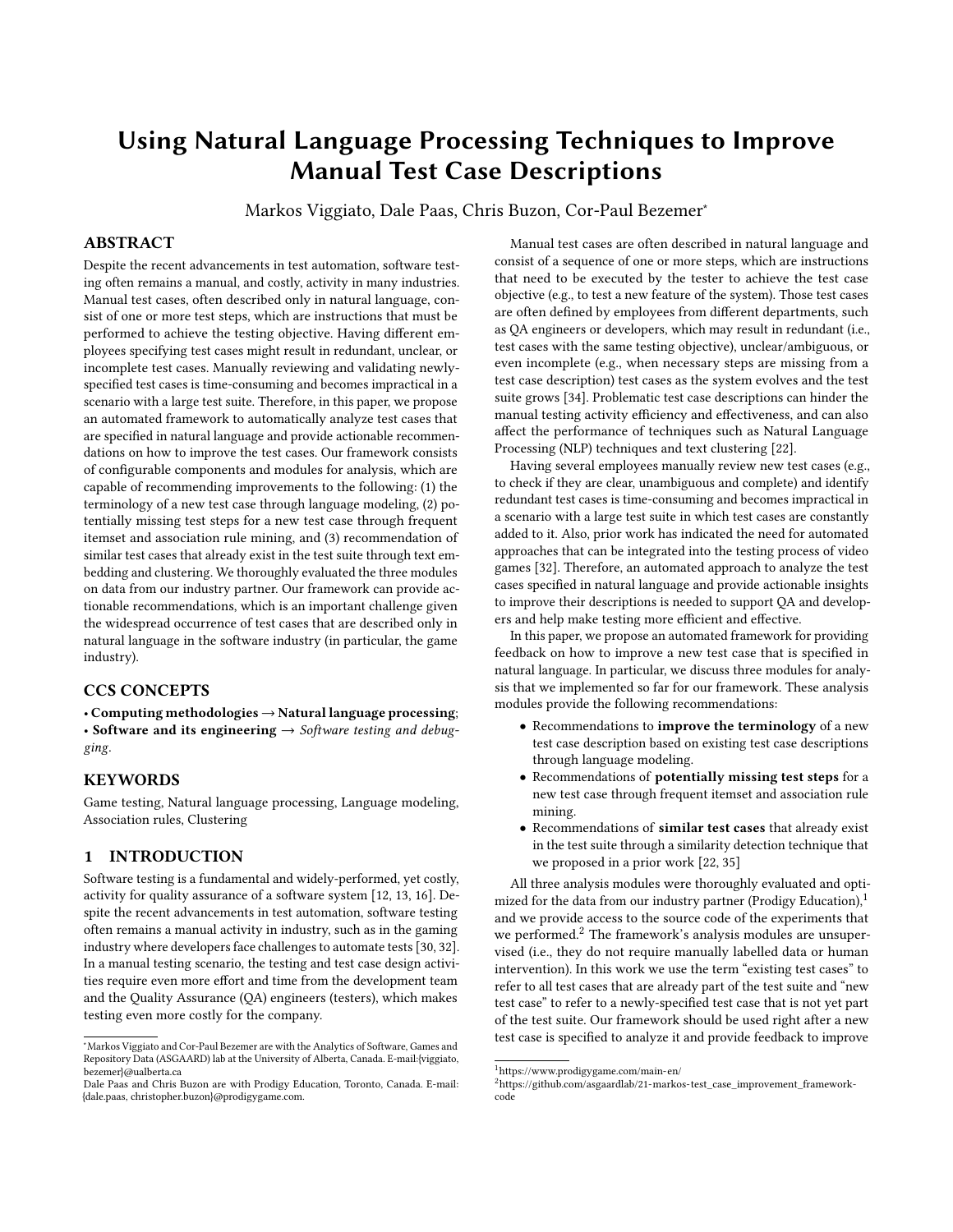<span id="page-4-0"></span>Using Natural Language Processing Techniques to Improve Manual Test Case Descriptions ICSE-SEIP 2022, May 21-29, Pittsburgh, USA



Figure 2: Our approach for recommending terminology improvements with n-grams and BERT-based language models (LMs).

Where  $W$  is a sequence of words and  $P$  is the conditional probability of  $w_i$  given the context words. Since a good model should assign a high probability to a new sequence of words and the perplexity is inversely related to the probability, the better the model, the higher the probabilities, and the lower the perplexity, which leads to a better generalization of the model [\[5\]](#page-9-21). We compare the distributions of perplexity for the different models with the non-parametric Wilcoxon rank-sum test [\[38\]](#page-9-22) and compute the magnitude of the distribution difference with Cliff's delta effect size [\[24,](#page-9-23) [33\]](#page-9-24).

3.2.2 Evaluation results. Figure [3](#page-4-1) presents the distributions of the perplexity metric for all the evaluated models across the testing set (each data point corresponds to the perplexity of a sentence in the testing set). Figure [3a](#page-4-1) shows that for unidirectional n-grams, the unigram is the worst n-gram as it presents the highest perplexity median (94.95) and the higher the order of the n-gram, the lower the median perplexity (i.e., the better the model), with the trigram, 4-gram, and 5-gram presenting very similar median perplexities (12.41, 12.79, and 12.68, respectively). The bidirectional n-grams present a similar behavior across different n-gram orders, but with even lower perplexities. When comparing the unidirectional and bidirectional distributions for each n-gram order, the Wilcoxon rank-sum test shows that for all of them, except the unigram, the distributions are significantly different, with a medium Cliff's delta effect size. This shows that the bidirectional n-grams indeed achieve better performance. When we compare the distributions among the bidirectional n-gram models only, the bigram distribution is significantly different from higher-order n-grams, but with a small Cliff's delta effect size. However, there is no statistically significant difference between the distributions of the trigram, 4-gram, and 5 gram models (all with a negligible effect size). In practice, a trigram seems enough in our case, but given the low n-gram computational cost, we use the best-performing model (bidirectional 5-gram) in our approach for test case terminology improvement.

<span id="page-4-1"></span>

(a) Perplexity of n-gram models. (b) Perplexity of BERT models.

Figure 3: Distributions of the perplexity\* metric of the evaluated language models. \*Log-transformed perplexity for better visualization.

Figure [3b](#page-4-1) presents the perplexity distribution for the BERT-based models. For the pre-trained models, DistilBERT presents the highest median perplexity (32k), followed by BERT (520.64) and BERT whole word which has the lowest median perplexity (76.16). Fine-tuned models present a similar behavior, but with lower perplexities, with BERT whole word also having the lowest median perplexity (45.97). Except for DistilBERT, fine-tuning improves the model's performance by reducing the perplexity of the model as it sees new sequences. When comparing the distributions between the pre-trained and fine-tuned models, the Wilcoxon rank-sum test shows that for all the three types of models there is a statistically significant difference between the distributions, with a large effect size for DistilBERT, a small effect size for BERT, and a negligible effect size for BERT whole word.

3.2.3 Comparing N-gram and BERT-based language models. Since we cannot use perplexity to compare models built with different vocabularies [\[8,](#page-9-19) [19\]](#page-9-10), we used a recommendation system-like metric (accuracy@k) to compare the best-performing n-gram (bidirectional 5-gram) to the best-performing BERT-based model (fine-tuned BERT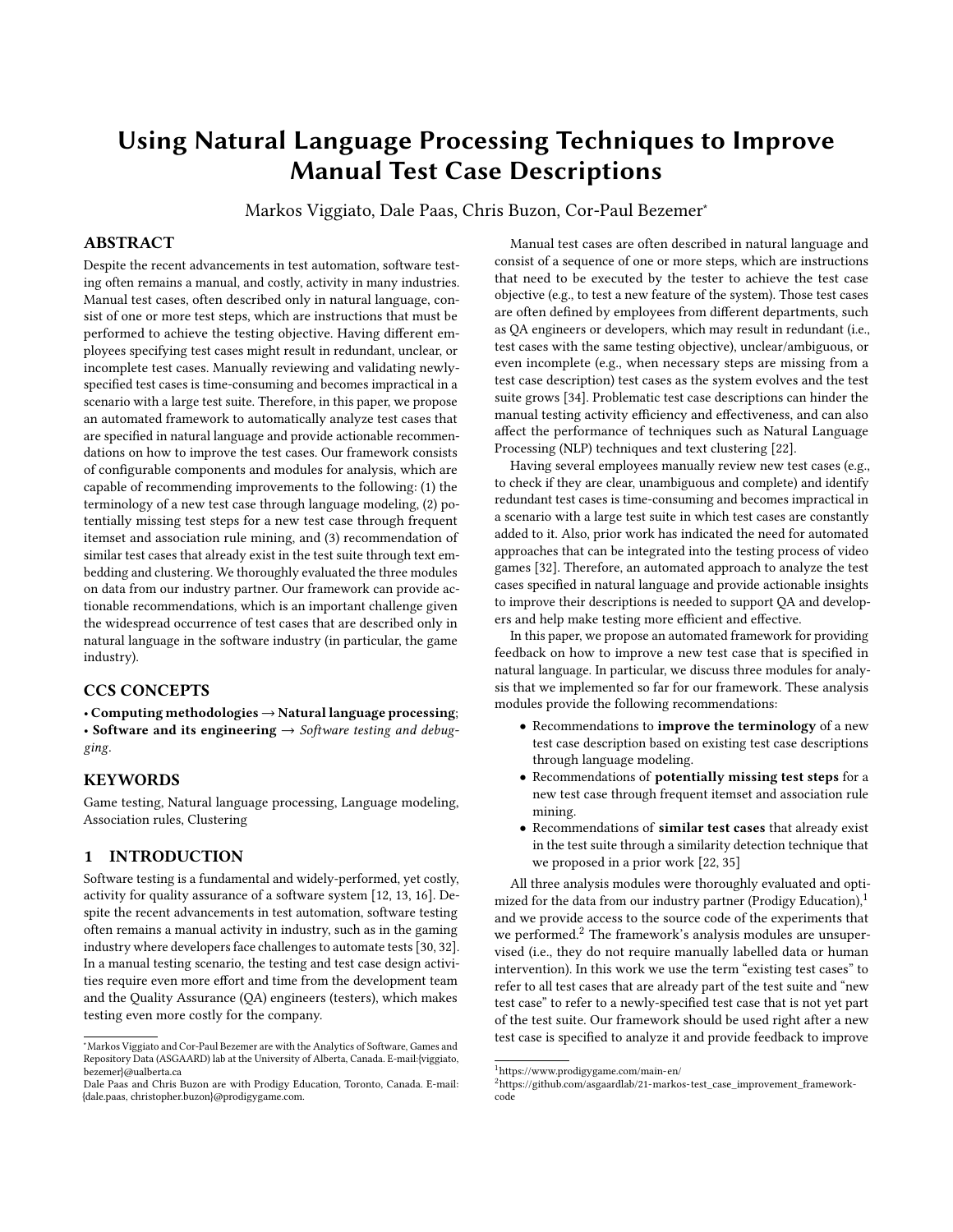| Language model                             | <b>Entire testing set</b> |       | Short test step sentence |          |       | Long test step sentence |       |       |        |
|--------------------------------------------|---------------------------|-------|--------------------------|----------|-------|-------------------------|-------|-------|--------|
|                                            | acc@3                     | acc@5 | acc@10                   | acc@3    | acc@5 | acc@10                  | acc@3 | acc@5 | acc@10 |
| Bidirectional 5-gram                       | 0.67                      | 0.71  | 0.75                     | 0.34     | 0.5   | $0.5^{\circ}$           | 0.81  | 0.84  | 0.86   |
| Fine-tuned BERT whole word*                | 0.17                      | 0.22  | 0.25                     | $\Omega$ | 0     | 0.17                    | 0.21  | 0.27  | 0.30   |
| $N$ -gram <sub>unseen-context</sub> + BERT | 0.67                      | 0.70  | 0.75                     | 0.34     | 0.5   | $0.5^{\circ}$           | 0.84  | 0.85  | 0.88   |

<span id="page-5-0"></span>Table 2: Median accuracy@k (acc@k) for combinations of different types of language models. \*BERT whole word refers to the BERT large uncased whole word masking model.

whole word). We compared their performance for our task (word recommendation). To compute the *accuracy@k*, we first translate the problem of word recommendation to a binary problem. Suppose we are analyzing a test step composed of a sequence of words  $w_1w_2\cdots w_n$ . We mask one word at a time (i.e., replace the word by the [mask] token, as shown in Figure [2\)](#page-4-0) and get the top-k most likely words predicted by the language model for each masked word. For the top-k words predicted by a model for a single masked word, if the original word is among the k predictions, we consider it a correct recommendation (1), otherwise, we consider it a wrong recommendation (0). Then, we have a correct (1) or wrong (0) recommendation for each masked word in a test step sentence, and compute the  $accuracy@k$  for the whole test step sentence as: count(correct suggestions) count(all suggestions) . We evaluated the bidirectional 5-gram and The fine-tuned BERT whole word models on the entire testing set

using top-3, top-5, and top-10 suggestions. Table [2](#page-5-0) shows the median  $accuracy@k$  for both models across the entire testing set in the Entire testing set column (we computed the  $accuracy@k$  for each test step in the testing set and calculated the median), for which the bidirectional 5-gram performed better than BERT whole word for  $k \in \{3, 5, 10\}$ .

To further understand the scenarios in which the bidirectional 5-gram and fine-tuned BERT whole word models fail, we manually inspected a sample of test steps for which either the n-gram has an  $accuracy@10$  of zero and BERT has an  $accuracy@10$  of one, or viceversa. We focused on the cases where one model is totally unable to provide a correct recommendation (even recommending the top-10) while the other provides all the recommendations correctly to be able to identify the characteristics that might cause one model to fail but not the other. This allows us to better understand in which scenarios we can combine both models. We made two observations: (1) the n-gram model performs very well when context words were seen during training but the performance degrades when the model needs to back off until reaching the unigram (because of unseen context) and the n-gram's prediction probability is low (even for the first-ranked predicted word) and (2) BERT struggles to make correct predictions when the test step has very domain-specific terms and is short (in terms of number of words).

Using those two observations with the fact that BERT usually outperforms other language models for long sentences, we also evaluated a combination of the bidirectional 5-gram with BERT whole word for different lengths of test steps. Using the distribution of number of words per test step in our data, we split the testing set into two groups: short test step sentences (less than 5 words, which correspond to the bottom 20% of the testing set) and long

test step sentences (more than 12 words, which corresponds to the top 20% of the testing set). To combine the bidirectional 5 gram with BERT whole word, we adopt the following procedure: for each masked word in a test step sentence, we verify if the n-gram backed-off until the unigram to make the prediction (i.e., if the ngram found an unseen context) and if the n-gram probability for the first-ranked word is lower than 0.5 (empirically defined). If those conditions occur, we assume that the BERT predictions are more reliable (since in an unseen context, more generalizable models, e.g. BERT, perform better) and use them. Otherwise, we keep the n-gram predictions. Our goal is to evaluate if switching to the predictions made by BERT whole word boosts the overall performance of word recommendation for different test step sentence lengths.

Table [2](#page-5-0) shows the performance of the combined models (Ngramunseen-context + BERT) and how it compares to each individual model's performance for all the sentence length scenarios. Using both the entire testing set or only short sentences, the performance of the bidirectional 5-gram is superior than BERT whole word's performance for the top-3, top-5, and top-10 predictions. That is, using the combined N-gramunseen-context + BERT does not increase the performance. However, for longer test step sentences, the combined the models increases the performance compared to each model's individual performances. For the top-3 predictions, the accuracy@3 increased from 0.81 to 0.84 (almost 4%), while the *accuracy@5* increased from 0.84 to 0.85 (around 1.2%) and the accuracy@10 increased from 0.86 to 0.88 (around 2.3%).

# 3.3 Inference phase

Finally, in the inference phase, we apply the best-performing ngram and BERT-based models (bidirectional 5-gram and BERT whole word) to analyze the test steps of a new test case and recommend improvements if necessary. We follow a similar process as we did to compare the n-gram to the BERT model: we mask each word at a time in the test step sentence and get the top-k predictions from the n-gram. Then, we verify if (1) the n-gram backed off to the unigram, (2) the n-gram has a prediction probability less than 0.5 for the first-ranked word, and (3) the sentence length is above 12 words. If all the three conditions occur, we use the bidirectional 5 gram combined with the BERT whole word model, otherwise we use only the bidirectional 5-gram. Then, if the original word is among the top-k predicted words, the most appropriated word is already being used, so we do not recommend any changes. Otherwise, we present the recommendations to the user. Note that we filter out stop word-related recommendations as they do not meaningfully improve the test case descriptions.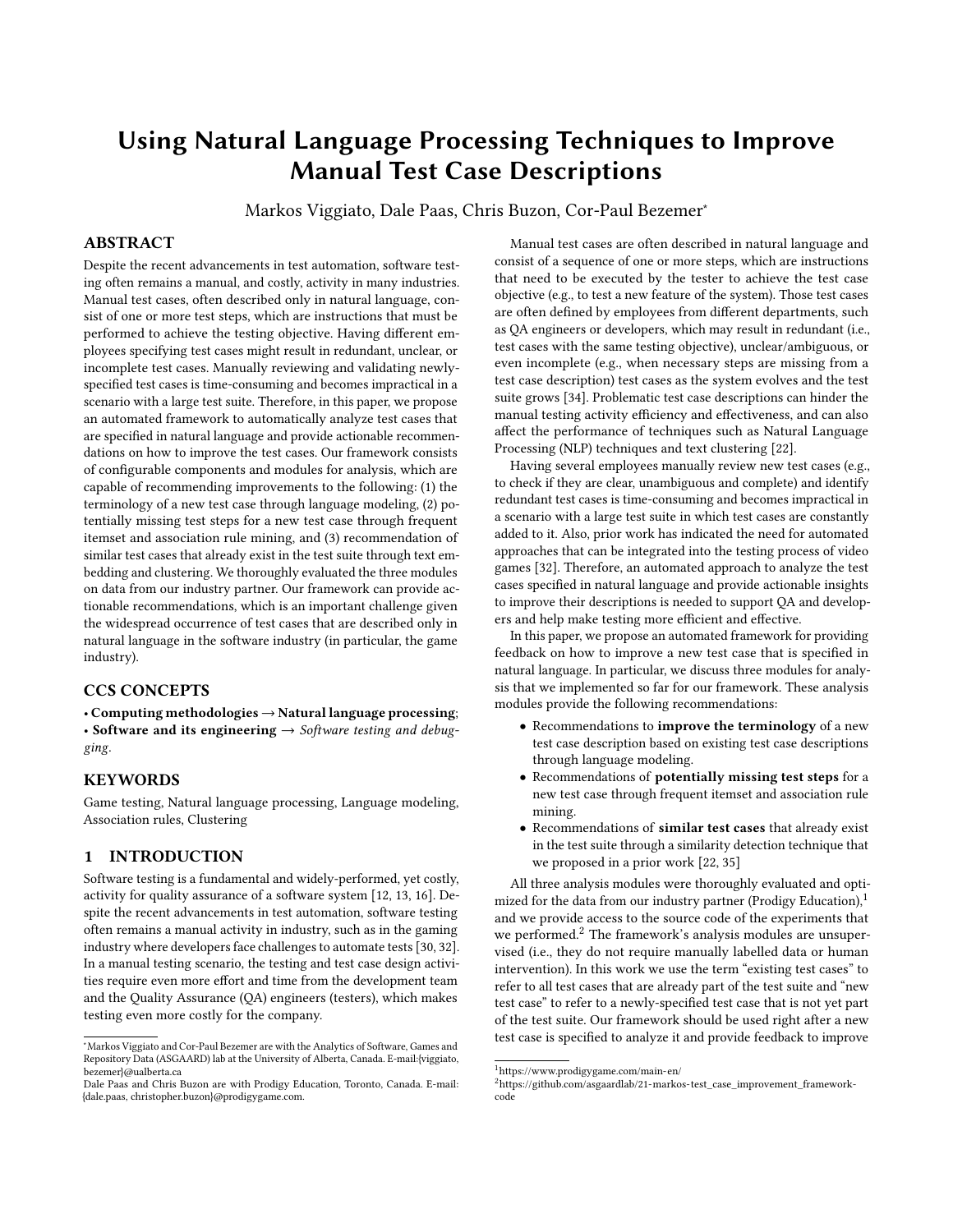Using Natural Language Processing Techniques to Improve Manual Test Case Descriptions ICSE-SEIP 2022, May 21-29, Pittsburgh, USA

<span id="page-6-1"></span>

Figure 4: Our approach for recommending missing test steps using association rules.

# <span id="page-6-0"></span>4 THE MISSING TEST STEP ANALYSIS MODULE

Our approach for recommending test steps that are missing from test cases first trains a model to identify sets of test steps that frequently appear together in existing test cases and then builds association rules based on those sets. The high-confidence rules are then used to recommend test steps that are missing from a new test case. Figure [4](#page-6-1) presents an overview of our approach for recommending missing test steps, which consists of a training phase, evaluation of the model, and inference phase as we explain below.

## 4.1 Training phase

4.1.1 Named Entity Recognition (NER). Our approach first trains a Named Entity Recognition (NER) model to identify proper names of game assets (e.g., in-game items and game zones) in the test steps and replace the assets' names by the related entity. In our test cases, similar test steps are executed to test different assets in the game. For example, suppose the following steps are used to test if a user can purchase item A: ["Log into the game", "Purchase item A", "Verify item A is part of the student's asset list", "Log out of the game"]. Now, suppose that a new item B is added to the game and a new test case is added to the test suite to test if a user can purchase item B: ["Log into the game", "Purchase item B", "Verify item B is part of the student's asset list", "Log out of the game"]. The second and third steps of test cases for A and B are textually different but have the exact same meaning (the tester performs the same action just with different items). Those steps are considered different items when we use a frequent itemset technique. By replacing the item names  $(A \text{ and } B)$  with a placeholder that represents the entity (e.g., asset\_item), the second and third steps become the same item for the mining technique and we can successfully identify the frequent test steps and association rules. By using the NER model, our approach for recommending missing steps becomes agnostic to such named entities and flexible to support the evolution of the game since different assets (e.g., items) are frequently added to the game. Note that a pure keyword-based search is infeasible since asset names might appear written differently in test cases (e.g., a mix of lowercase and uppercase, different spacing, etc). Furthermore, the list of keywords would need to be constantly updated. In contrast, a trained NER model is capable of identifying asset names with a high accuracy (including newly-added entities) based on the learned textual patterns and sentence structure. Our trained NER model was obtained by customizing the NER model provided by Spacy.<sup>[3](#page-6-2)</sup>

4.1.2 Finding frequent sets of test steps and building test step association rules. Frequent itemset mining is the process of finding sets of items that occur together frequently across different transactions [\[1,](#page-9-25) [2\]](#page-9-26). Using frequent itemsets, we can build association rules which have the form  $\{X\} \rightarrow \{Y\}$ , where X (the antecedent) and Y (the consequent) represent sets of one or more items that occur together. Our goal is to discover sets of (one or more) test steps that appear together across different test cases. Therefore, we mapped the transactions to test cases and the items to test steps. To obtain the frequent sets, and as the majority of the test steps does not occur very frequently across different test cases, we empirically set the minimum support (minimum frequency with which the sets must occur in the test cases to be considered frequent) to 0.005. This means that every test step set that occurs in at least 0.5% of the test cases is considered a frequent set. Using the sets of test steps that appear together, we build association rules to recommend missing test steps from a new test case. In this work, we train a model that uses the popular and efficient FP-Growth (Frequent Pattern Growth) algorithm [\[14,](#page-9-27) [15\]](#page-9-28) to mine frequent itemsets and association rules. FP-Growth is suitable for our work since we use a low minimum support threshold, for which FP-Growth is very efficient [\[14\]](#page-9-27).

# 4.2 Evaluation

4.2.1 Evaluation metric. To evaluate the strength of the built rules, we focus on the confidence and lift metrics. The confidence of a rule corresponds to the conditional probability of the consequent occurring (the right-hand side of the rule) given that the antecedent occurred (the left-hand side of the rule). Even though the confidence metric already indicates the rules' strength, it might be misleading in scenarios of a highly frequent consequent, in which the confidence would be misleadingly high. Therefore, we also use the lift metric to asses the rules' strength and interestingness [\[3,](#page-9-29) [26\]](#page-9-30). The lift of a rule  $\{X\} \rightarrow \{Y\}$  represents how much the probability of Y occurring with the knowledge that X occurred (i.e., the conditional probability of Y given X) changes related to the occurrence frequency of Y alone. In practice, a lift above 1 indicates that the occurrence of X has a positive effect on the occurrence of Y.

<span id="page-6-3"></span>4.2.2 Evaluation setup. Our evaluation setup consists of simulating the process of designing a new test case and adding it to the test suite. We assume that a certain number of test cases are already in the test suite and use those test cases to build the association rules. In our case, we selected the first 2500 test cases in our data (about 75% of the data) to build the rules. We then applied the built rules to the 2501<sup>th</sup> test case, which we suppose is a new one. In the next iteration, we added the  $2501<sup>th</sup>$  test case to the test suite, built the rules with those 2501 test cases, and applied the rules to the 2502<sup>th</sup> test case. This process continued until we reached the last test case (the  $3323$ <sup>th</sup> one).

<span id="page-6-2"></span><sup>3</sup><https://spacy.io/>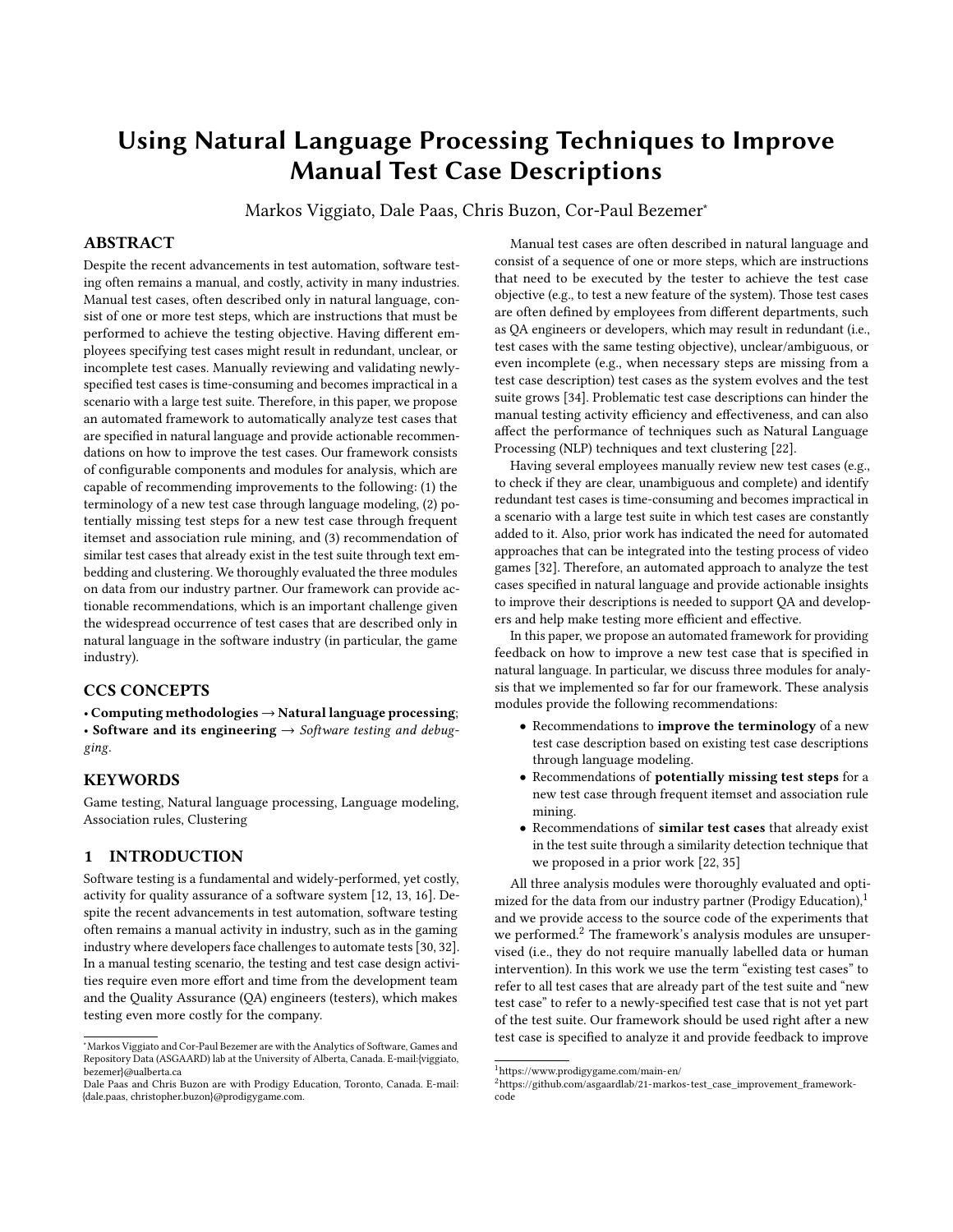For each iteration, we computed the accuracy of the rules' recommendations for a new test case to verify how often the recommended test steps are correct. To do this, for each new test case, we removed one of its test steps at a time, applied the rules to the remaining test steps, and checked if the removed test step was among the test steps recommended by the rules. If it was, the rule made a correct suggestion (1), otherwise it was a wrong suggestion (0). Then, we computed the accuracy (proportion of correct suggestions) using all the selected rules. We followed this process for every test step in a new test case and computed the average and median accuracy for the whole test case. Note that we only selected the rules that have a minimum confidence (*min\_confidence*) and a minimum lift (min\_lift). For our experiments, we used a min\_confidence of 0.5 and a min lift above 1, and a stricter criteria with a min confidence of 1 (the highest possible) and a min\_lift above 1 as well.

4.2.3 Evaluation results. Using a min\_confidence of 0.5 with a min\_lift above 1, we obtained 1,060 association rules to recommend missing test steps for a new test case. Those rules have an average accuracy of 0.72 (and a median of 1) across all the new test cases as we explained in Section [4.2.2.](#page-6-3) This means that, on average, the recommendations by the rules are correct 72% of the time per test case. For a min\_confidence of 1 with a min\_lift above 1, we obtained 475 association rules, which is less than before as we applied a stricter min\_confidence. Those rules have an average accuracy of 0.98 (and a median of 1) across all the new test cases, which means that, on average, the recommendations by the stricter rules were correct 98% of the time per test case.

#### 4.3 Inference phase

Finally, we use the built association rules with high confidence and lift metrics with the test steps of a new test case to recommend test steps that are potentially missing from the new test case. To be consistent, we also apply the trained NER model to the test steps of the new test case to identify and replace game assets' names. We then use two criteria to select strong rules to be used. First, we only select the rules for which the antecedent (left-hand side) matches exactly to the set of test steps of the new test case since we want to suggest other test steps that occurred together with the newly-specified ones. Second, we select the best-performing rules, i.e., only rules with a confidence of 1 (the highest confidence possible) and a lift metric above 1. These criteria help us to ensure we are using strong rules to provide suggestions and reduce false positives.

# <span id="page-7-0"></span>5 THE TEST CASE SIMILARITY ANALYSIS MODULE

Our approach for recommending similar test cases was proposed in our prior work [\[35\]](#page-9-7). The approach consists of two stages: (1) clustering similar test steps using text embedding, text similarity, and clustering techniques (test step-level stage), which is based on the work by Li et al. [\[22\]](#page-9-6) and (2) identifying similar test cases using the clusters of test steps (test case-level stage). Figure [5](#page-7-1) gives an overview of how our approach for identifying similar test cases was integrated as an analysis module which consists of a training phase, evaluation of the models, and an inference phase as we explain

<span id="page-7-1"></span>

Figure 5: Our approach for recommending similar test cases using text embedding and clustering techniques.

below. In this section, we give a concise overview of the approach that was presented in detail in our prior work [\[35\]](#page-9-7).

## 5.1 Training phase

Our approach starts by transforming the test step sentences into one or more numeric vectors (text embedding), which is necessary to apply a machine learning algorithm [\[37\]](#page-9-31). The pairwise distance between test step embeddings is then computed, which we use to capture the similarity between the test steps. In particular, embeddings that are close in the embedding space should represent similar test steps. Finally, our approach leveraged the computed distance to identify clusters of similar test steps (i.e., test steps that have a small distance between them should belong to the same cluster).

In the second stage, our approach leverages the obtained clusters of similar test steps together with the test case name to identify similar test cases. The approach first obtains a numeric representation (i.e., a vector) for each test case based on the clusters to which the test steps of that test case belong, as shown in Figure [5.](#page-7-1) Then, the pairwise similarity between test cases is computed (which we call the test step cluster-based similarity score since it is computed using the test step clusters). Next, to incorporate knowledge from the test case name, the approach embeds the test case names and computes their pairwise similarity (which we call the test case name-based similarity score since it is compute using the test case names). Finally, the approach computes a final similarity score which is a weighted average between the test step cluster-based similarity score and the test case name-based similarity score. In our prior work [\[35\]](#page-9-7), we thoroughly evaluated the described approaches with several different techniques using the data from our industry partner.

#### 5.2 Evaluation

Based on our prior work [\[35\]](#page-9-7), we selected the best performing approach for clustering similar test steps, which uses Word2Vec [\[27\]](#page-9-32)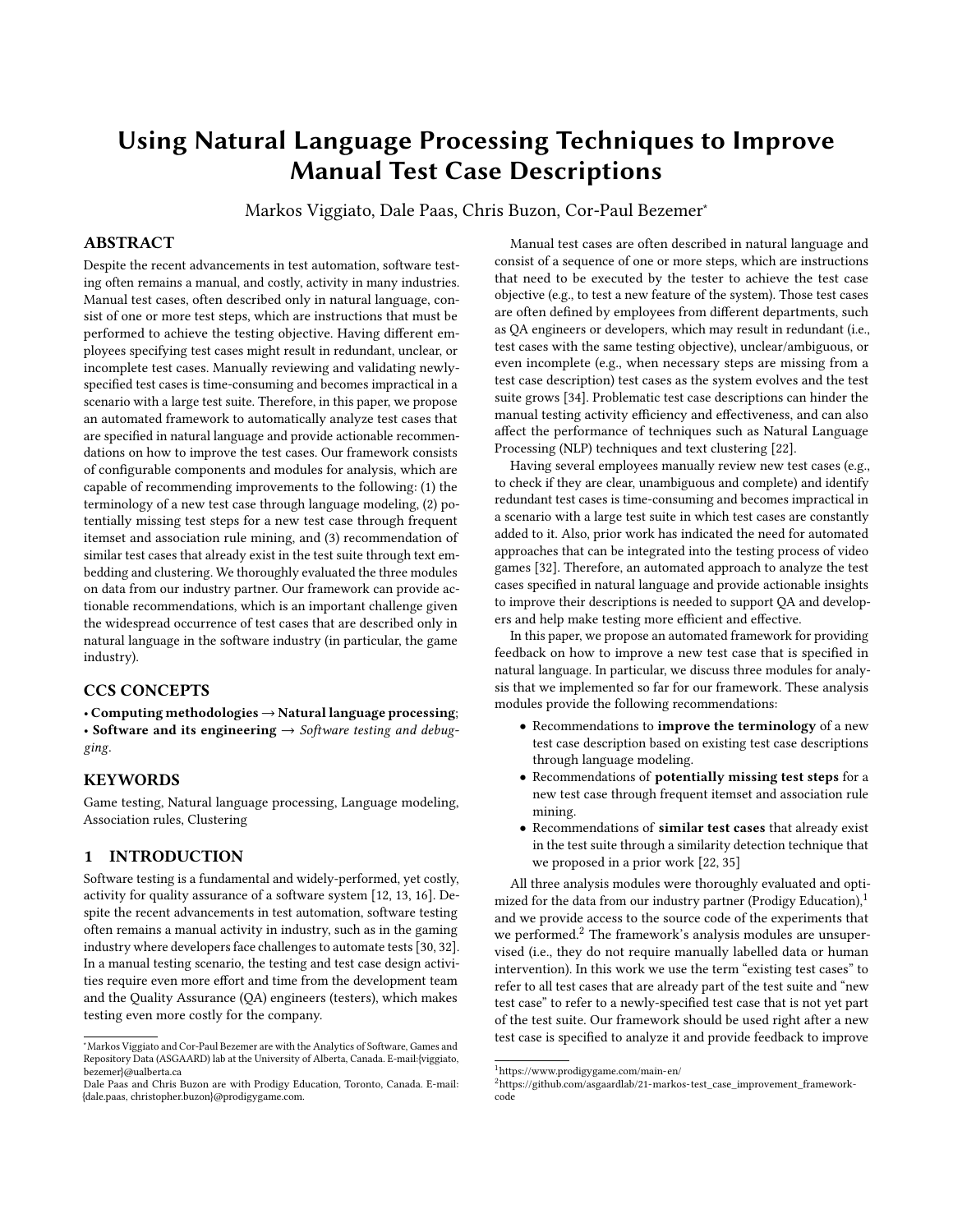to embed the test steps, the Word Mover's Distance (WMD) metric [\[20\]](#page-9-33) to compute the similarity between test step embeddings, and K-means [\[11\]](#page-9-34) to cluster the test steps. We also selected the best-performing approach for identifying similar test cases, which uses cosine to compute the similarity between test cases' numeric representations with an optimal threshold of 0.75. This means that if an existing test case has a final cosine similarity score of more than 0.75 with the new test case, the existing test case is considered a similar test case. Furthermore, our prior work indicated that the optimal balance between the test step cluster-based similarity score and the test case name-based similarity score is 50%.

# 5.3 Inference phase

Finally, in the inference phase, we use the best-performing models to cluster similar test steps (Word2Vec + WMD + k-means) and identify similar test cases to retrieve the existing test cases that are similar to the new test case. Our approach starts by embedding the test steps of the new test case using Word2Vec. Then, the existing test step clusters, obtained with the test step clustering approach, are updated with the new test steps (using the distance between their embeddings). Finally, the approach to identify similar test cases is used to retrieve all the existing test cases that have a cosine similarity score higher than 0.75 compared to the new test case.

# <span id="page-8-0"></span>6 RELATED WORK

In this work, we apply several NLP techniques to automatically analyze and provide feedback to improve the description of test cases specified in natural language. Prior work used those techniques to assist software testing and other software engineering tasks in many different ways, as we discuss below.

Wang et al. [\[36\]](#page-9-35) proposed an approach to automate the generation executable, system-level test cases for acceptance testing from natural language use case specifications. The approach relies on a domain model (i.e., a class diagram) and uses several NLP techniques (e.g., Named Entity Recognition and part-of-speech tagging). Two industrial case studies were used to evaluate the approach, which correctly generated test cases that exercise different scenarios manually implemented by experts. Mai et al. [\[25\]](#page-9-36) proposed an approach to automatically generate executable test cases from use case specifications that capture malicious behavior of users. The evaluation through a case study in the medical domain indicated that the proposed approach can automatically generate test cases that can detect vulnerabilities. Hemmati and Sharifi [\[17\]](#page-9-37) proposed an approach to predict the failure of system-level test cases specified in natural language. The approach relies only on the test case description in natural language and seeks to enhance the performance of history-based prediction models (i.e., models that use test execution failure history) by including natural language features (e.g., obtained through Part-of-Speech tagger) weighted with TF-IDF. The approach evaluation showed that using natural language features improve the performance of the failure prediction model. Finally, Hemmati et al. [\[16\]](#page-9-2) investigated approaches to prioritize test cases described only in natural language. The authors used three types of heuristics for test case prioritization, including topic coverage-based and risk-driven heuristics (using the test case risk of detecting a fault based in its fault detection history).

The aforementioned works used NLP for different tasks, such as to analyze use cases described in natural language and automatically generate executable test cases. In contrast, we use several NLP techniques such as text embedding and Named Entity Recognition as part of an automated framework for automatically analyzing newly-specified manual test cases and providing feedback to improve the test case descriptions.

Language modeling is another NLP technique that has been used in software engineering, mainly for code completion tasks [\[23,](#page-9-11) [29\]](#page-9-38). For instance, while Nguyen et al. [\[29\]](#page-9-38) used program analysis and a statistical language model (n-gram) to develop a technique to complete code, Liu et al. [\[23\]](#page-9-11) used a transformer-based neural architecture to develop multi-task learning based pre-trained language model for code understanding and code generation. Differently from those works, we are the first, to the best of our knowledge, to use language modeling to model test case specifications in natural language and recommend improvements by identifying words in the description that could be replaced by more likely words, based on word usage in previous test cases.

# <span id="page-8-1"></span>7 THREATS TO VALIDITY

A threat to the external validity concerns to the generalizability of our automated framework and its module evaluations. Our findings rely on the test cases from an educational math game and using test cases of a system from a different domain might yield different results. Another threat is that the achieved results might differ if other text embedding, clustering, or frequent itemset mining techniques are used. Future studies should investigate whether our analysis modules can be improved using other techniques.

A threat to the internal validity is related to the selection of the association rules used to recommend missing test steps for a new test case. First, we only use rules with either a confidence above 0.5 or exactly 1 and a lift above 1. Second, our rules only recommend one test step (i.e., there is only one set in the consequent of a rule). Future work should investigate a wider range of the confidence and lift metrics and whether having more than one consequent in a rule improves our missing test step analysis module. Another threat concerns the choice of only one architecture (transformers) for the neural language models. Other model architectures (e.g., RNN/LSTM), should also be investigated. Finally, the evaluations performed for the analysis modules used the existing test cases, which are unoptimized. Even though the test cases were written by experienced QA engineers and developers, at this moment, we are focusing on ensuring that new test cases are improved as much as possible before they are entered into the test suite. In the future, we will also work on improving the existing test cases.

## <span id="page-8-2"></span>8 CONCLUSION

In this paper, we propose an automated framework for automatically analyzing and providing feedback on how to improve the description of manual test cases. We discuss three analysis modules that were implemented for our framework so far. These modules are capable of recommending improvements to the following: (1) the terminology of a new test case, (2) potentially missing test steps for a new test case, and (3) recommendations of similar test cases